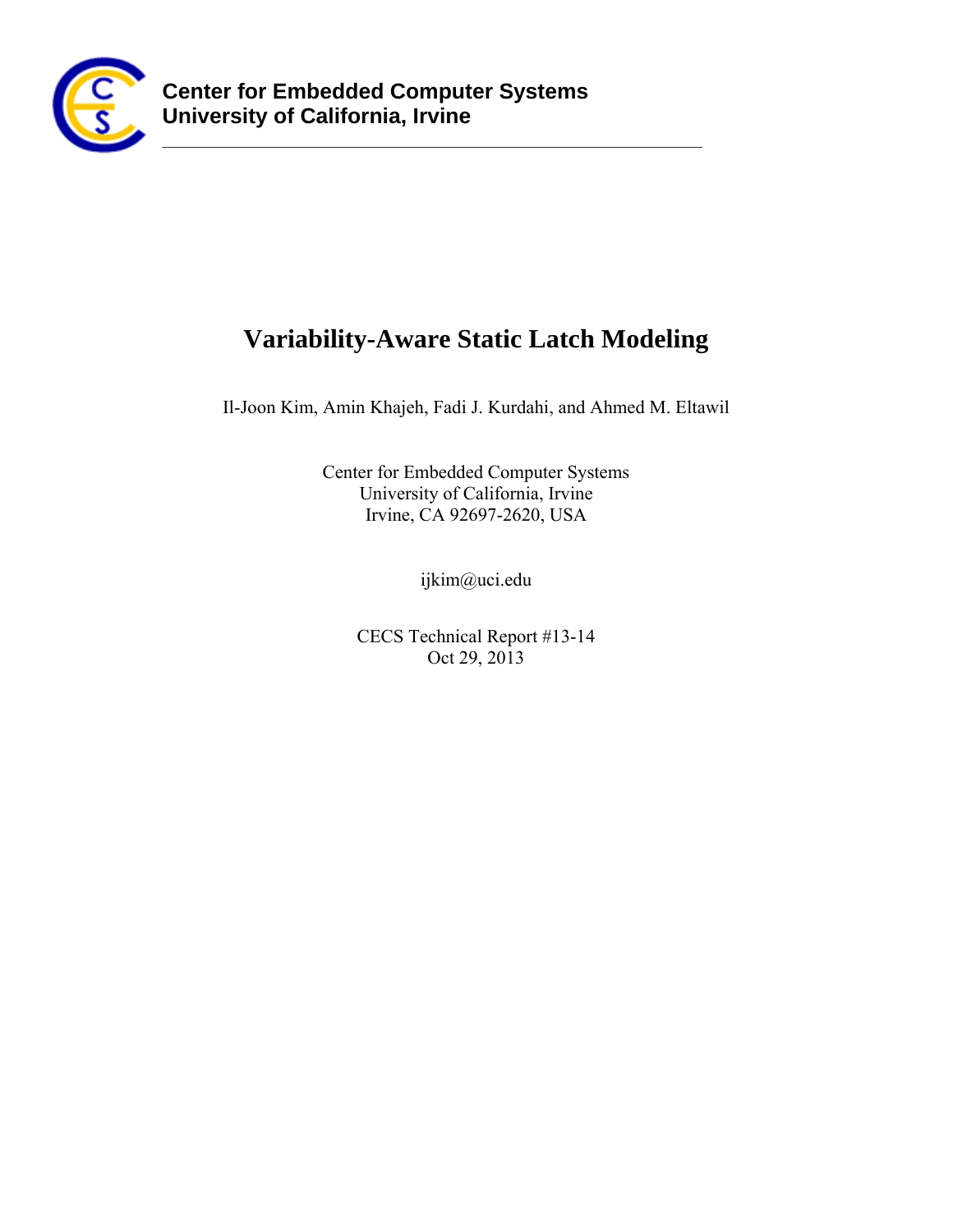## **Variability-Aware Static Latch Modeling**

#### **Abstract**

In this paper we study the impact of variability on the transmission gate based latch. The threshold voltage (Vt) fluctuation due to Random Dopant Fluctuation (RDF) and Process, Voltage, and Temperature (PVT) effects to propagation delay, as well as subthreshold leakage and probability of failure are discussed. We propose a modeling methodology which is not tied to a specific topology such as Monte Carlo simulation. To generate failure analysis, we sampled the probability domain and reconstructed the probability density function.

#### **Keywords**

Latch, Process Variation, RDF, Error Tolerance, Propagation Delay

### **1. Introduction**

The desire to improve device performance has resulted in aggressive scaling of technology to below 45nm. One of the side effects of scaling is an increase in process parameter variation. Due to this effect, there is an increased probability of failure due to excessive delay and leakage. To address the effects of process variation, designers are forced to add margins to their designs to guarantee correct functionality under process variation. One of the most popular methods of assessing designs under process, temperature and voltage variations is Monte Carlo simulation. Monte Carlo simulations rely on repeated random sampling to compute results and are used to model phenomena with uncertainty in inputs, or design parameters. The main drawback of Monte Carlo simulations is runtime and scalability. As the number of the random variables in the design (in this case transistor parameters) or extent of variability (number of sigmas to consider as limits of correct operation) increase, the number of needed Monte Carlo Simulations points increases exponentially and at some point it becomes impossible to draw meaningful conclusions from the those simulations. To address this, new sampling methods are introduced such as Latin Hypercube or Sobol Sampling [1][2]. However all these methods rely on generating sets of samples is simulation them which again is a temporary solution since they lose their benefits as the design size increases. To address this for our failure analysis we sampled the probability domain instead of the design parameters. We started by identifying the most sensitive parameters in the design. Then we uniformly sampled the threshold voltage of each sensitive device and measured the delay. Once we know the relationship between the threshold voltage shift and delay, we can reconstruct the probability density

function (PDF) of the delay [3]. Having the PDF of the delay, we can find the probability of error regardless of number of sigmas that we want to consider. More details are given in the simulation setup section.

#### **2. Simulation Setup**

## **2.1. Transmission gate based latch simulation scheme**

The transmission gate based latch is presented in Figure 1. This structure of the latch is most widely used part in processors and DSPs. It has three input signals, D, CLK, and CLKbar. The D input is selected when the clock signal (CLK) is high, and the Q output is held (using feedback) when the CLK is low [4]. Hence this latch is positive latch.



**Figure 1**: Transmission gate based latch

A chain of inverters scheme is used as realistic waveform generator and it is given in Figure 2. Input signals (D, CLK, and CLKbar) come from each chain of inverters. So it is possible to make their waveforms closer to actual silicon and scale with Process, Voltage and Temperature (PVT). With initial condition of simulation, rising time is changed from 50ps to 92.75ps for CLK and from 80ps to 127.7ps for D, respectively.



**Figure 2**: Chain of inverters scheme for input signals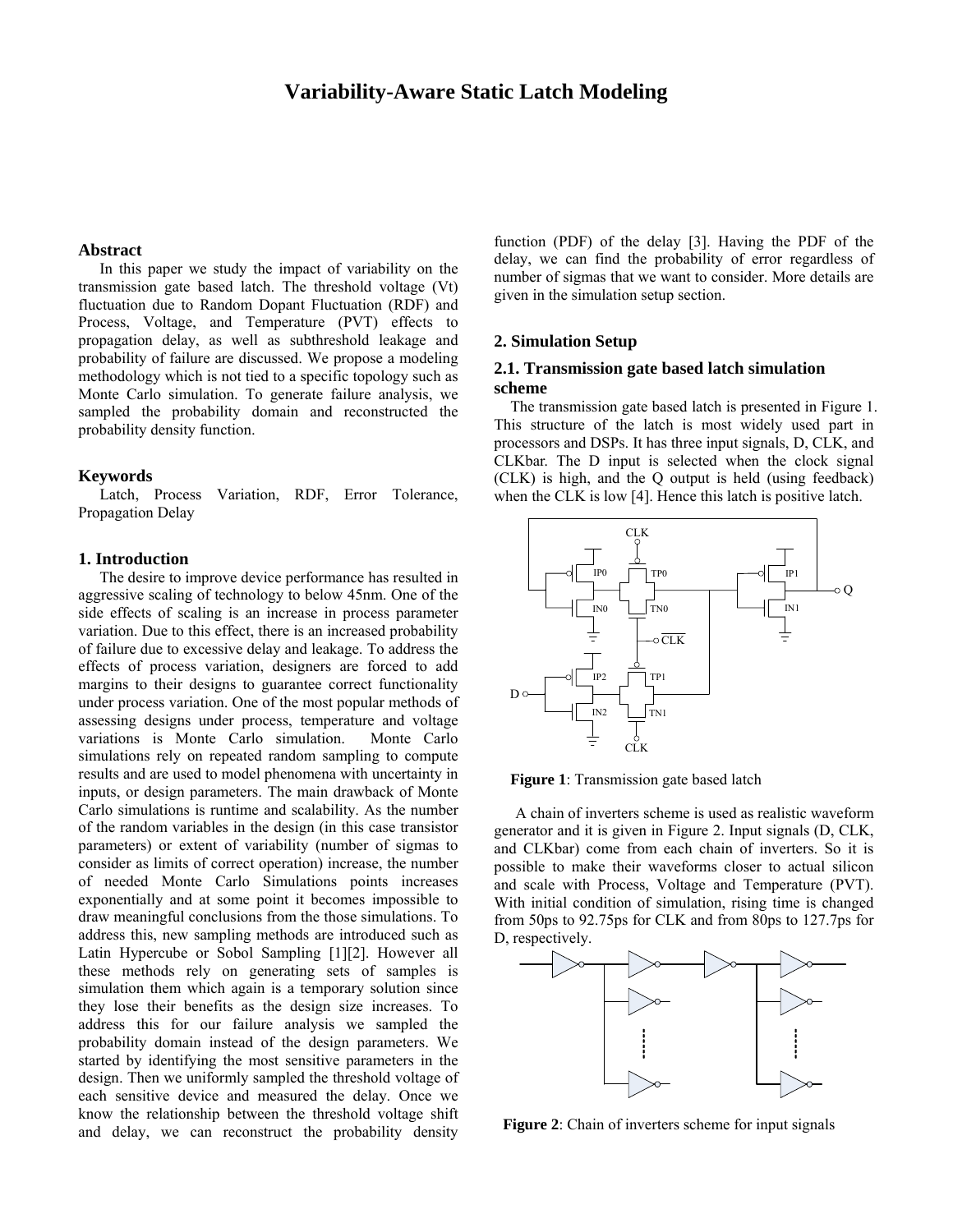Figure 3 illustrates the simulation flow chart. The simulation is performed two stages. At the first stage, input signals are generated using inverter chains with specific PVT condition. The realistic input signal waveforms are dumped out and saved. Using the dumped waveforms, a set of simulations is performed during the second phase with uniform sampling which is in probability domain. By separating simulation into two stages, simulation time can be decreased. And by using uniform sampling simulation instead of Monte Carlo simulation, simulation is more accurate and faster. To generate failure analysis, the probability domain is sampled and the probability density function is reconstructed as explained later.



**Figure 3:** Sampling simulation flow chart

There are 4 different states of Propagation Delay (PD) which is pictorially represented in Figure 4.

- DO Delay RR : When CLK is logic high and O is  $\bullet$ logic low, rising edge of D change the Q to rise
- DQ Delay FF : When CLK is logic high and Q is



**Figure 4:** Naming of propagation delay

logic high, falling edge of D change the Q to fall

- $CQ$  Delay RF : When D is logic low and Q is logic high, rising edge of the CLK change the Q to fall
- CO Delay RR : When D is logic high and O is logic low, rising edge of the CLK change the Q to rise

PD is measured from time of triggered signal when it is on half of Vdd to target signal when it is on half of Vdd.

The paralleled connected inverter is used at output Q. It increases capacitance value at output node to make more realistic simulation condition. Compare with that there is no load inverters at output Q, PD is changed about 20ps~40ps.

#### 2.2. Vt Fluctuations due to RDF

The Vt fluctuations due to Random Dopant Fluctuation (RDF) can be considered as zero-mean Gaussian random variables [5]. Under RDF, Vt of transistors have independent random variations ( $\delta Vt$ ) with mean=0. The standard deviation of the  $\delta Vt$  which can be denoted in  $\sigma_{Vt}$  is given by  $[6]$ :

$$
\sigma_{Vt} = \sigma_{Vt0} \sqrt{\frac{L_{min}}{L} \frac{W_{min}}{W}}
$$

where  $\sigma_{Vt0}$  is the  $\sigma_{Vt}$  for minimum sized transistor and it is given by  $[7]$ :

$$
\sigma_{\text{Vto}} = \frac{qT_{ox}}{\varepsilon_{ox}} \sqrt{\frac{N_a W_d}{3L_{\min} W_{\min}}}
$$

where  $N_a$  is the effective channel doping,  $W_d$  is the depletion region width,  $T_{ox}$  is the oxide thickness, and  $L_{min}$  and  $W_{min}$ are the minimum channel length and width, respectively.

#### 2.3. Identifying the Sensitive Transistors

In order to identify the most sensitive transistor in transmission gated based latch, a set of simulation is performed at  $\pm 6\sigma_{Vt}$  for each transistor separately. This simulation is done using 45nm low power Predictive Technology Model (PTM) at room temperature and using nominal Vdd  $(1.1V)$  condition [8]. The result which is given in Figure 5 shows the change of PD between  $-6\sigma_{Vt}$  and  $+6\sigma_{Vt}$  in each single transistor. According to the result, the most sensitive transistor for DQ Delay RR is IN2 (from



**Figure 5:** Change of PD from  $-6\sigma_{Vt}\sigma$  to  $+6\sigma_{Vt}$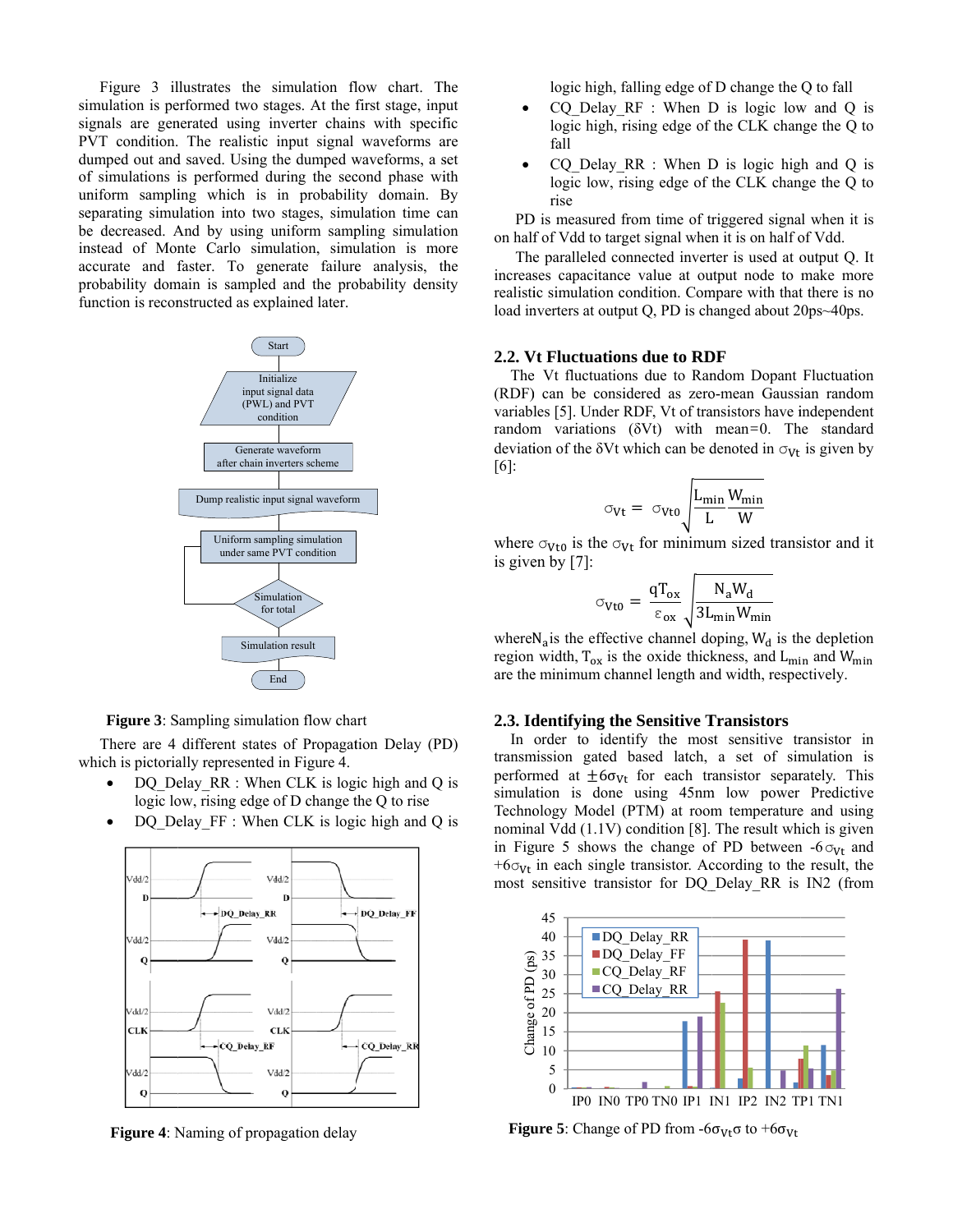92.01ps to 131ps) and second most sensitive transistor is IP1 (from 101.2ps to 119ps). IP2/IN1, IN1/TP1 and TN1/IP1 are selected for most sensitive transistors to DQ Delay FF, CQ Delay RF and CQ Delay RR, respectively.

## **2.4. PD Simulation with Two Most Sensitive Transistors**

From previous simulation for indentifying most sensitive transistor on PD, we can select two most sensitive devices which are affected by Vt variations. Table I shows the result of each PDs when two most sensitive transistors have Vt variation at the same time. The simulation is performed with 45nm low power PTM.

**Table I**: PD simulation with two most sensitive transistors

|                  | DQ_Delay_RR       | DQ Delay FF | CQ_Delay_RF | CQ Delay RR        |  |
|------------------|-------------------|-------------|-------------|--------------------|--|
| No Variation     | 108.8ps           | 122.5ps     | 79.66ps     | 84.88ps            |  |
| Worst Case       | 142 <sub>ps</sub> | 159.9ps     | 100.7ps     | 108.9ps            |  |
| <b>Best Case</b> | 84.7ps            | 94.42ps     | 66.67ps     | 63.4ps             |  |
| $Worst(\%)$      | 30.5%             | 30.5%       | 26.4%       | 28.3%              |  |
| $Best(\%)$       | $-22.2%$          | $-22.9%$    | $-16.3%$    | $-25.3%$           |  |
| Best to Worst    | 57.3ps            | 65.48ps     | 34.03ps     | 45.5 <sub>ps</sub> |  |

## **2.5. Predictive Technology Model (PTM) Modeling**

To analyze the effect of technology scaling on the transmission gate based latch, a set of simulation was performed. Both low power model and high performance model for 16nm, 22nm, 32nm and 45nm are used to this simulation. The result is given in Table II. PD under no Vt fluctuation is simulated in this Table. It shows better delay change on high performance model and lower technology model. Also Head Room is calculated for each PTMs:

Head Room = 
$$
V_{\text{dd} \text{nominal}} - [\text{Vthn0} + \delta (3\sigma_{\text{Vtn}})]
$$
 (V)

At all times, the Head Room of high performance PTM is relatively high compared with the low power PTM. And the Head Room of earlier technology PTM is relatively high compare with the more advanced technology PTM. Therefore the high performance PTM and higher technology PTM shows narrow distribution under Vt fluctuation. Figure 6 illustrates distribution of PD under Vt fluctuation from -  $6\sigma_{Vt}$  to + $6\sigma_{Vt}$  for 32nm PTM and 45nm PTM.

## **3. Simulation Result**

In this section propagation delay (PD) simulation was performed to analyze probability of failure. And also the impact of PVT to PD and subthreshold leakage current was discussed. 45nm low power PTM was selected for simulations.



**Figure 6**: Distribution of PD under Vt fluctuation with 32nm and 45nm PTM

#### **3.1. Uniform sampling**

 The first step in finding the probability of failure under voltage scaling is to find the most sensitive device(s) for each operation (read 1/0 and write 1/0). Once we identified the most sensitive devices, we uniformly sample from  $-6\sigma_{Vt}$ and  $+6\sigma_{Vt}$  for each device and measure the delay in HSPICE. Figure 7 shows the PD (DQ\_Delay\_RR) as a function of changes in the threshold voltages of the two most sensitive devices. Using the measured delay we can reconstruct the CDF for the delay give that the ∆Vth for each device has a Gaussian distribution [9]. Let's call the two sensitive devices T1 and T2 we will have

$$
\Delta Vth_{T1} \sim N(0, \sigma_{T1})
$$

$$
\Delta Vth_{T2} \sim N(0, \sigma_{T2})
$$

$$
P_e = P[T_{delay} > T_{max}]
$$

$$
= \iint_{R_{failure}} G(Vth_{T1}, Vth_{T2}) dVth_{T1} dVth_{T2} \quad (1)
$$

|                                      | 16nm HP    | 16nm LP   | $22nm$ HP | 22nmLP     | $32nm$ HP  | $32nm$ LP | 45 <sub>nm</sub> HP | 45 <sub>nm</sub> LP |
|--------------------------------------|------------|-----------|-----------|------------|------------|-----------|---------------------|---------------------|
| Vthn0(V)                             | 0.47965    | 0.68191   | 0.50308   | 0.68858    | 0.49396    | 0.63      | 0.46893             | 0.62261             |
| Vthp0 (V)                            | $-0.43121$ | $-0.6862$ | $-0.4606$ | $-0.63745$ | $-0.49155$ | $-0.5808$ | $-0.49158$          | $-0.587$            |
| Nominal Vdd (V)                      | 0.7        | 0.9       | 0.8       | 0.95       | 0.9        | 1.0       | 1.0                 | 1.1                 |
| Vthn $0 + \delta(3\sigma_{Vtn})$ (V) | 0.65645    | 0.85871   | 0.63163   | 0.81713    | 0.58236    | 0.7184    | 0.53178             | 0.68546             |
| <b>Head Room (V)</b>                 | 0.04355    | 0.04129   | 0.16837   | 0.13287    | 0.31764    | 0.2816    | 0.46822             | 0.41454             |
| DQ Delay RR (ps)                     | 18.55      | 85.22     | 20.91     | 88.47      | 22.67      | 77.08     | 30.97               | 108.8               |
| DQ Delay_FF (ps)                     | 19.71      | 98.06     | 20.25     | 89.09      | 21.5       | 75.21     | 33.01               | 122.5               |
| $CQ$ Delay RF $(ps)$                 | 17.27      | 85.3      | 18.14     | 76.15      | 19.49      | 63.99     | 21.61               | 79.66               |
| $CQ$ Delay RR (ps)                   | 14.22      | 63.86     | 15.59     | 66.92      | 16.92      | 58.15     | 21.43               | 84.88               |

**TABLE II**: The effect of each predictive technology model on propagation delay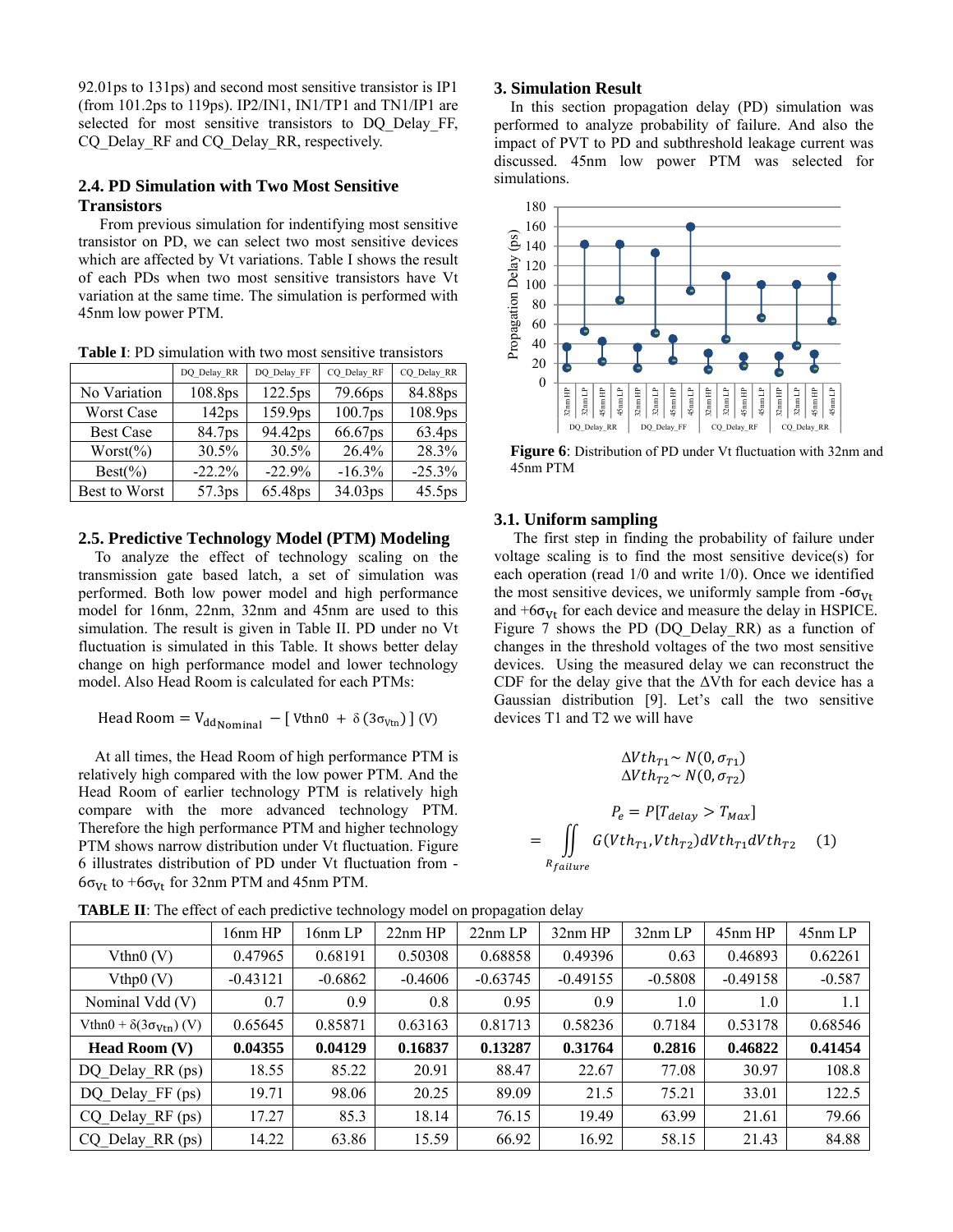where  $R_{failure}$  is the region in the plane (Figure 7) in which  $T_{delay}(\Delta Vth_{T1}, \Delta Vth_{T2}) > T_{Max}$  and is given by equation 2 and  $G(Vth_{T1}, Vth_{T2})$  is given by equation 3 which is a twodimensional Gaussian function with zero mean and standard deviations of  $\sigma_{vth\tau_1}$  and  $\sigma_{vth\tau_2}$ .



**Figure 7**: Uniform distribution for PD (DQ\_Delay\_RR) on Vt variations

 $R_{failure} = {\Delta Vth_{T1}, \Delta Vth_{T2}}|T_{delay}(\Delta Vth_{T1}, \Delta Vth_{T2}) > T_{Max}$  (2) and

$$
\begin{split} G(Vth_{T1},Vth_{T2}) &= \frac{1}{2\pi\sigma_{Vth_{T1}}\sigma_{Vth_{T2}}}exp\left(-(\frac{\Delta Vth_{T1}^2}{2\sigma_{Vth_{T1}^2}}+\frac{\Delta Vth_{T2}^2}{2\sigma_{Vth_{T2}^2}})\right)(3) \end{split}
$$

For a given  $T_{\text{Max}}$  and supply voltage based on equation 1, one can find probability of failure for each operation. It is important to note that this approach does not rely on approximating the delay distribution nor limited to the number of sigmas considered for each transistor. Figure 8 shows the probability of failure for DQ\_Delay\_RR for three different voltages. As it is shown in this figure, at more aggressive frequency targets, probability of failure is very sensitive to change in supply voltage due to tighter negative margins.



 Cumulative Distribution Function (CDF) is also illustrates in Figure 9. This plot shows the distribution of four different reconstructed PDs. According to CDF plot, Data-to-Q (DQ) PD has larger distribution compare with CLK-to-Q PD.



**Figure 9**: Cumulative distribution function of PD

### **3.2. Impact of temperature variation on PD**

The values of PD taking into account temperature is simulated. The PDs increase over 3 times with temperature ranging from -30°C to 130°C.

Figure 10 shows the impact of Vt variation ( $\pm 6\sigma$  Vt) on PD. Each bar is calculated with summation of percentages which are at best case and at worst case. For example at 70°C, DQ\_Delay\_FF is 171.9ps with default Vt. It changes to 230.6ps  $(+34.2\%)$  when it has  $+6\sigma$  Vt fluctuation. And It change to  $128.2 \text{ps}$  (-25.4%) when it has -6 $\sigma$  Vt fluctuation. The plot shows, at higher temperature, Vt variation can effect to PD more [10][11].



**Figure 10**: The impact of Vt variation on each temperature to PD

## **3.3. Impact of Vdd scaling on PD distribution**

 To analyze the impact of supply voltage on PD, a set of simulation is performed with Vdd set at 0.9V, 1.0V, and **1.1V.** The PD is decreasing exponentially when supply and supply the PD is decreasing exponentially when supply